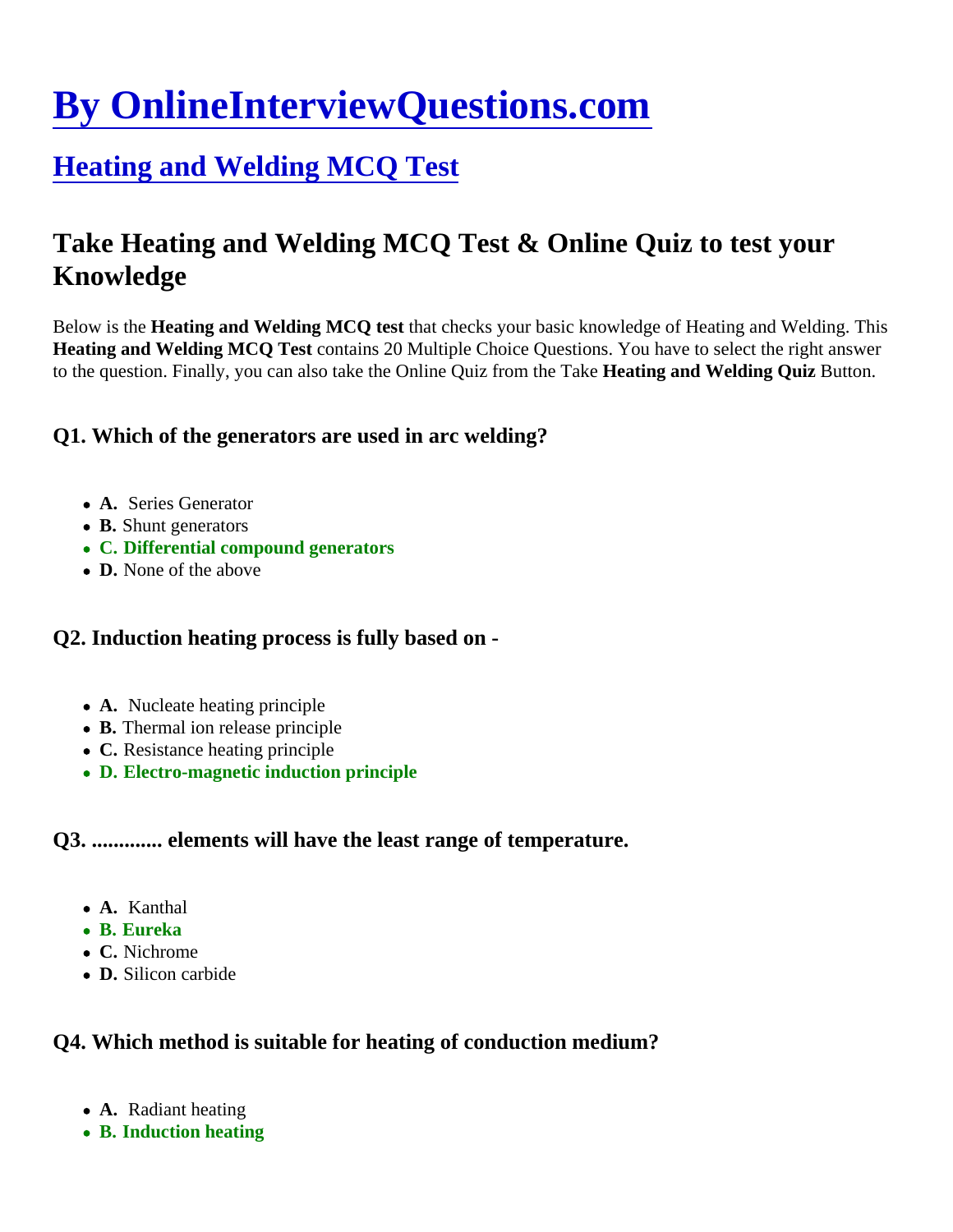- **C.** Induction heating
- **D.** None of the above

# **Q5. What are the advantages of High-frequency heating?**

- **A.** The space required is limited
- **B.** Uniform heating & More economical
- **C.** The operation of high- frequency heating is simple to control.
- **D. All of the above**

# **Q6. The normal voltage used in directional heating is -**

- **A. 1.5 KV**
- **B.** 15 KV
- **C.** 15.5 KV
- **D.** None of the above

# **Q7. Which of the following option has highest value of thermal conductivity?**

- **A.** Brass
- **B.** Steel
- **C. Copper**
- **D.** None of the above

# **Q8. Which of the following is used for heating non-clouding materials?**

- **A.** Arc heating
- **B. Dielectric heating**
- **C.** Induction heating
- **D.** Eddy current heating

# **Q9. Which of the following welding process uses consumable electrodes?**

- **A. MIG**
- **B.** TIG
- **C.** Laser
- **D.** None of the above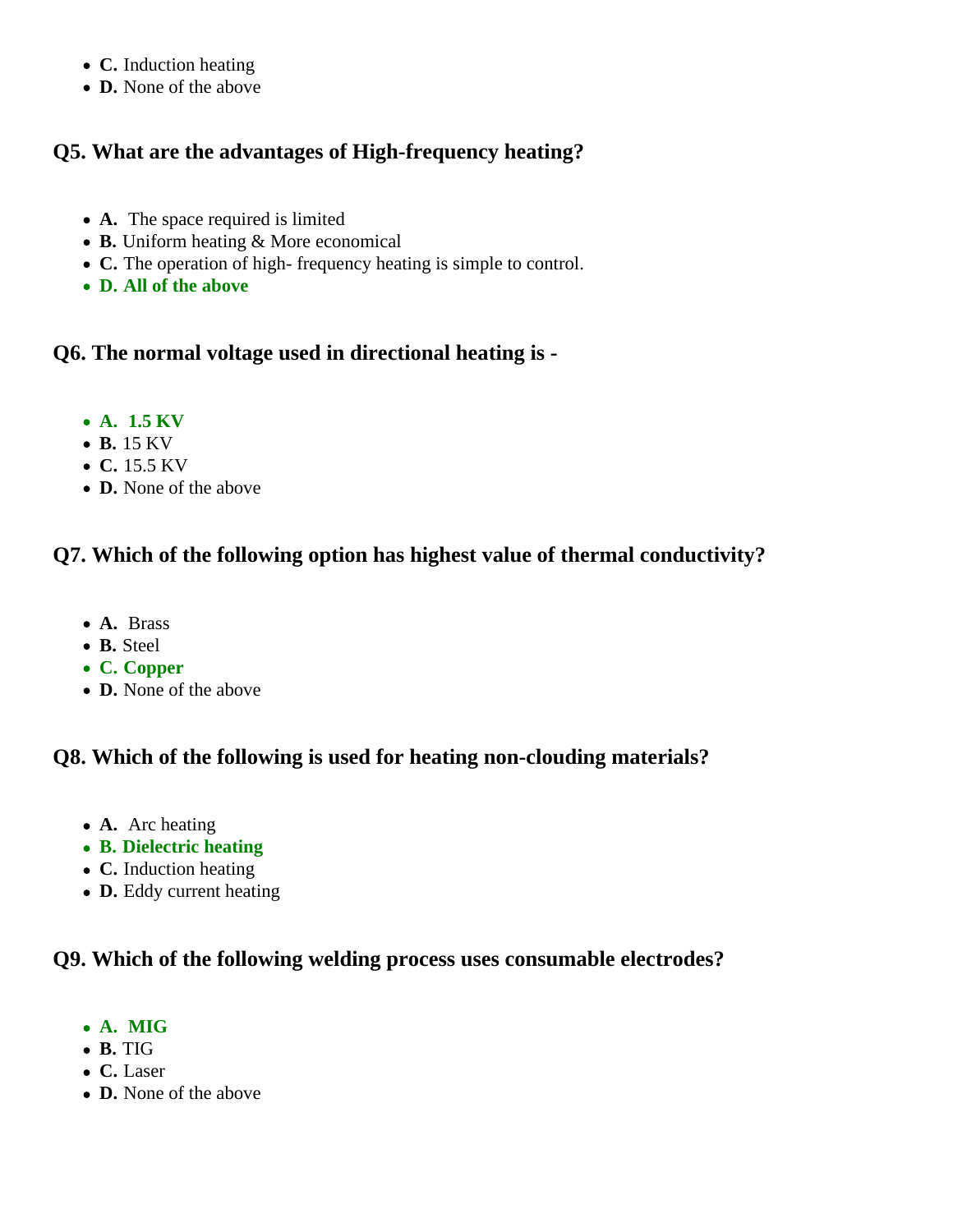**Q10. ............... is generally used for arc welding.**

- **A.** insulator
- **B. Transformer**
- **C.** Electrode
- **D.** All of the above

# **Q11. Electronic components are joined by -**

- **A.** Brazing
- **B. Welding**
- **C.** Soldering
- **D.** None of the above

# **Q12. The current range is usually ................. for arc welding.**

- **A.** 50 to 100 A
- **B. 100 to 350 A**
- **C.** 30 to 40 A
- **D.** None of the above

# **Q13. The electrode is made of ........... in atomic hydrogen welding?**

- **A.** Graphite
- **B. Tungsten**
- **C.** Mild steel
- **D.** None of the above

# **Q14. Which of the following welding is not a resistance welding process?**

- **A.** Flush
- **B.** Seam
- **C.** Projection
- **D. Carbon arc**

#### **Q15. Which is the not a welding accessory?**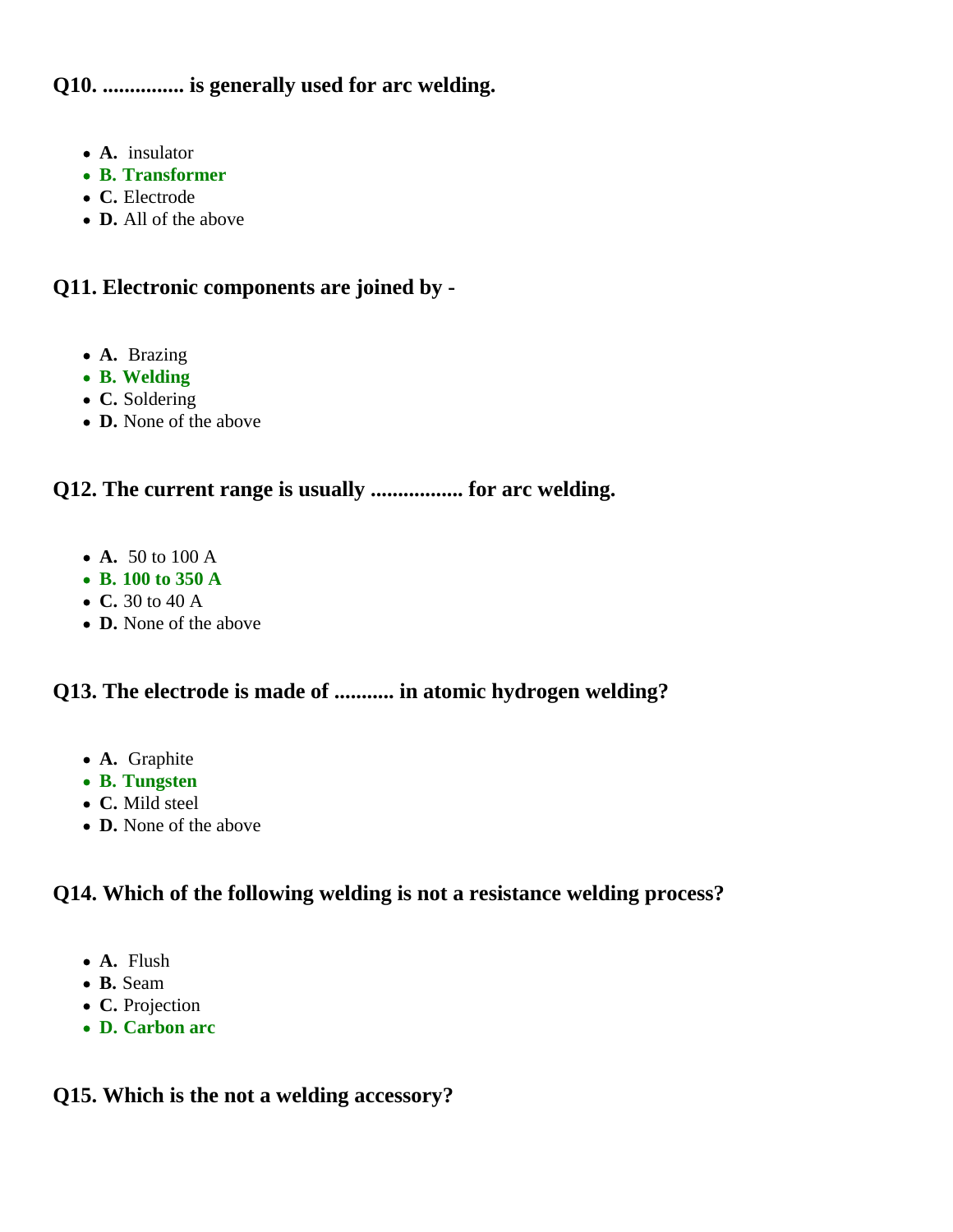- **A.** Gloves
- **B. Cable**
- **C.** Hand screen
- **D.** Electrode holder

#### **Q16. Which of the following electrodes have the least diameter?**

- **A.** 4 SWG
- **B.** 14 SWG
- **C.** 16 SWG
- **D. 20 SWG**

# **Q17. Which of the following contains the highest value of thermal conductivity ?**

- **A.** Steam
- **B.** Water
- **C. Solid Ice**
- **D.** All of the above

#### **Q18. ......... has highest value in direct arc furnace ?**

- **A.** Voltage
- **B. Current**
- **C.** Power factor
- **D.** None of the above

## **Q19. The temperature inside a furnace is usually measured by -**

- **A.** Mercury Thermometer
- **B. Optical Pyrometer**
- **C.** Alcohol Thermometer
- **D.** None of the above

# **Q20. Radiant heating is used for ...........**

- **A.** Annealing of metals
- **B.** Melting of ferrous metals
- **C. Drying of paints and varnishes**